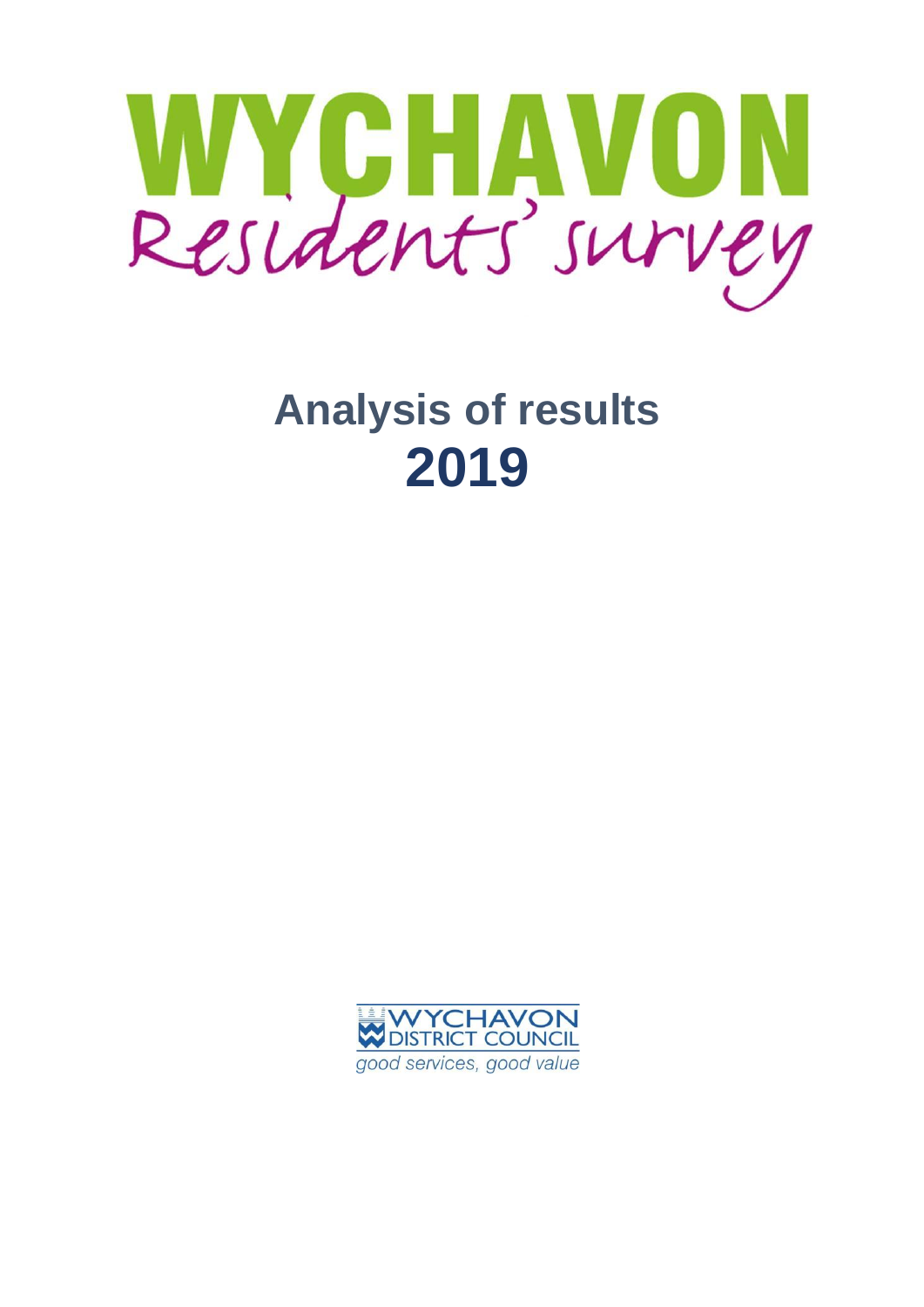This report provides an analysis of the results of the 2019 Wychavon residents' survey, which took place from 8 September to 6 October. This year we moved away from the partnership with the county council and other partners and decided to run our own residents' survey. This led to several changes being made for this year's survey including changes to its content and promotion.

For a number of years a panel of Viewpoint members has made up the majority of respondents to the survey (74% in 2018). This year although many of the old panel were invited to complete the survey, the overall number and diversity of respondents has increased. When interpreting this year's results, this difference in the number and range of respondents should be taken into account.

The total number of responses received was 1,140 compared with 847 from the 2018 Viewpoint survey. There have been numerical increases in almost all age categories and the representation of people aged 45-54 and those under 35 have notably increased.



There were 867 respondents that gave an identifiable postcode which included people from all 32 wards.

The level of responses per 1,000 residents for each ward ranged from 12.9 in Drakes Broughton to 1.9 in Hartlebury.

Overall the 1,140 total responses equates to nine responses per 1,000 residents.

The survey was split into four sections: 'About your local area and public services', 'Respect, consideration and community safety' and 'Your priorities for us' and 'Helping out'. Each of these sections will be analysed below and where possible, comparisons will be made to previous surveys.



In order to achieve a more accurate representation of the population of the district, all results presented here are weighted by age.

Based on the overall response rate the confidence level for the results overall is 3%. Therefore, where results are directly comparable to previous years **only changes of 3 percentage points or more can be considered as statistically significant**. Where questions have smaller response rates the confidence level may be higher.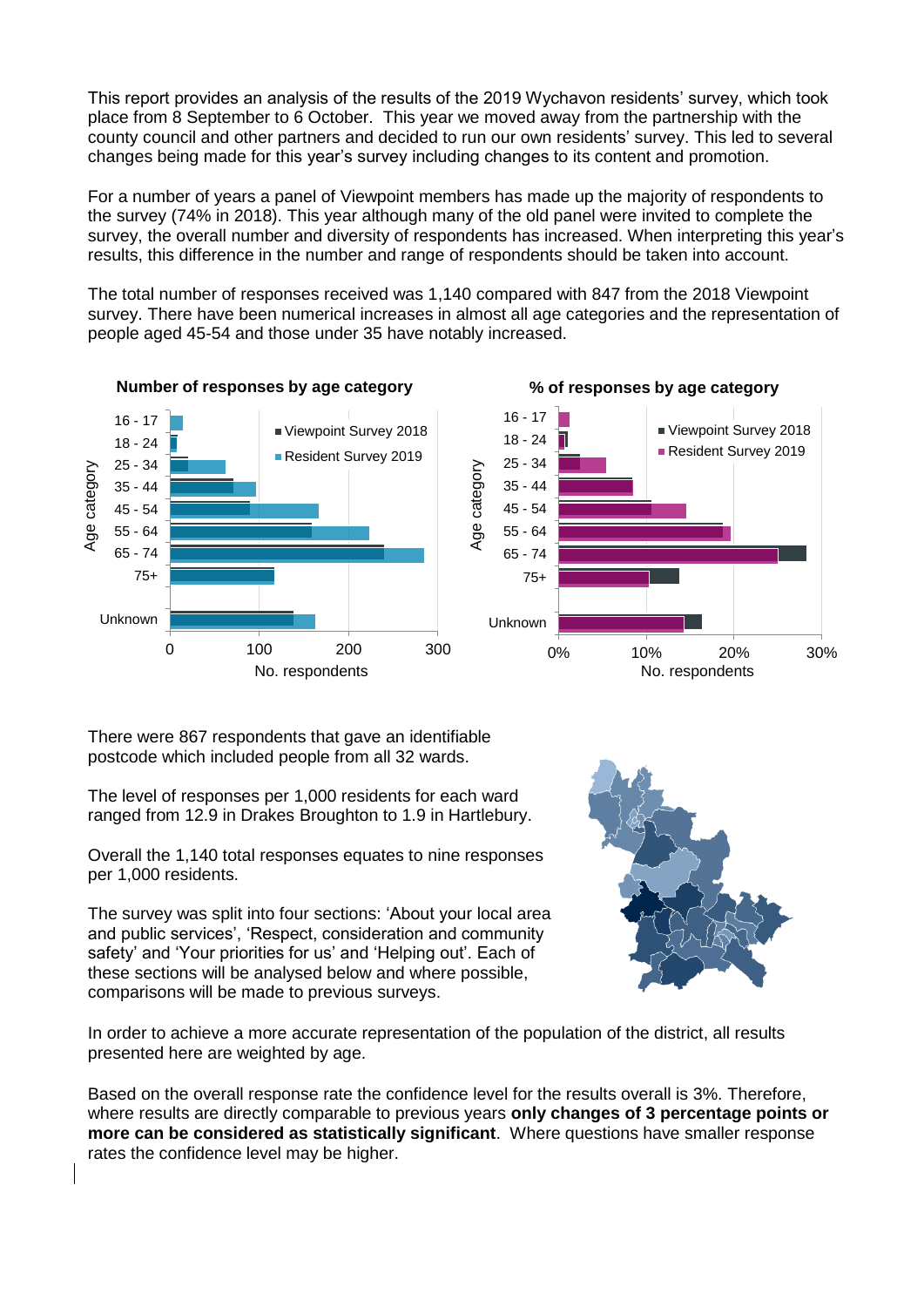# **About your local area and public services**

Respondents were asked to consider their local area to be the area within 15 to 20 minutes walking distance of their home.

## **Q1. Overall how satisfied or dissatisfied are you with your local area as a place to live?**

There were 1,139 valid answers to this question and 81.2% of people were either very satisfied or fairly satisfied. This is down from 83% in 2018 and is at lowest level of recent years.



## **Q2. Overall how satisfied or dissatisfied are you with how Wychavon District Council runs things?**

There were 1,138 valid responses to this question and 71.3% of people were either very satisfied or fairly satisfied, up from 69% in 2018 and those that are dissatisfied fell to 13.1% from 18% in 2018.



# **Q3. To what extent do you agree or disagree that Wychavon District Council provides value for money?**

The proportion of people that agree with this statement has increased to 55% from 53% in 2018 and those that disagree has fallen to 19% from 24% last year.

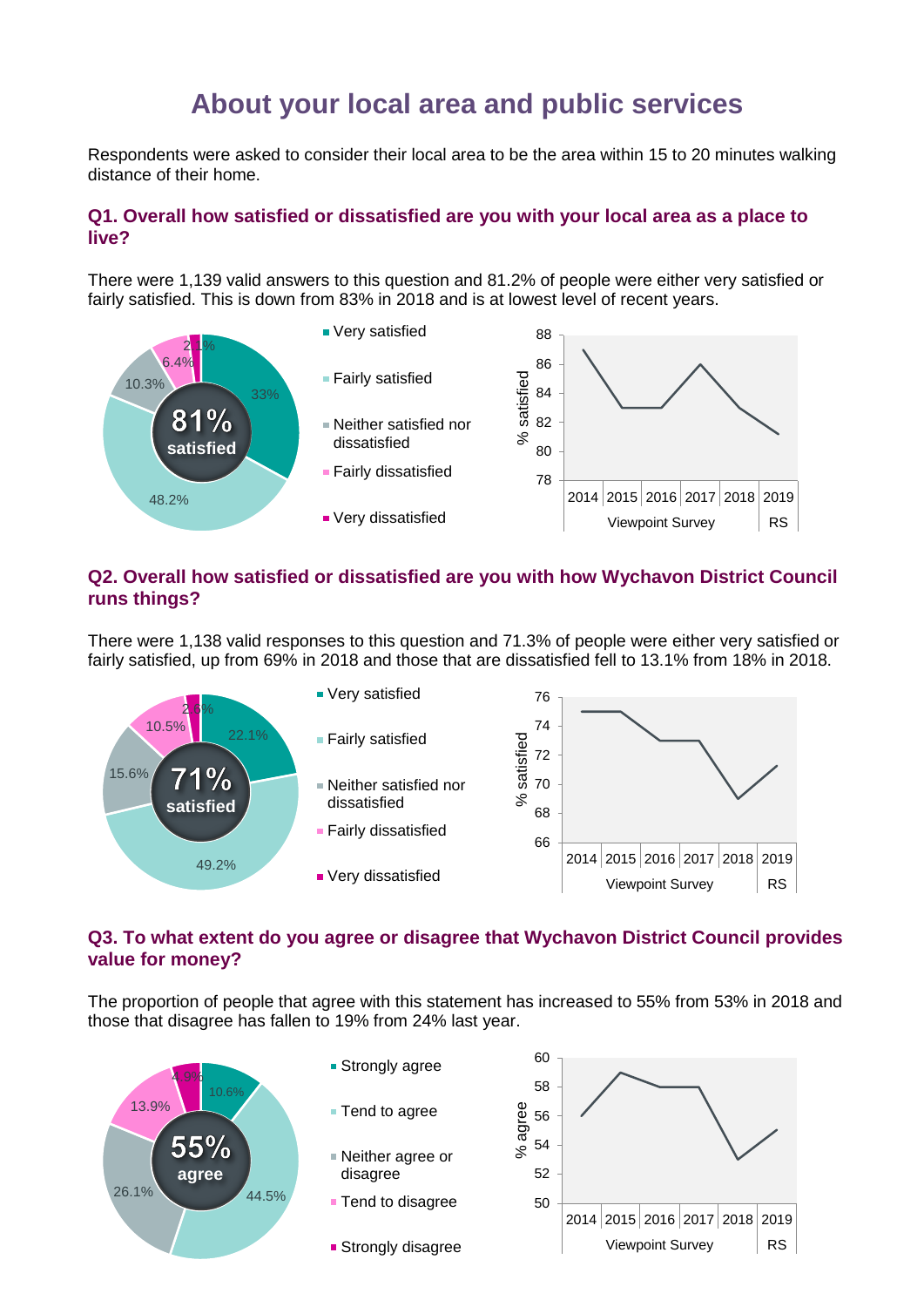# **Q4. To what extent do you think Wychavon District Council acts on the concerns of local residents?**

This question was introduced this year and views were split evenly with just less than half feeling that the council acts on their concerns at least a fair amount.



# **Q5. Overall, how well informed do you think Wychavon District Council keeps residents about the services it provides?**

Two thirds of people feel that they are kept at least fairly well informed by the council, an increase from 60% in 2018, although the question was worded slightly differently to previous years.



#### **Q6. Do you agree or disagree that you can influence decisions affecting your local**

**area?** As with previous questions, when answering, please consider your local area to be within 15-20 minutes walking distance from your home.

The results of this question have remained very consistent for a number of years with the proportion of people agreeing staying between 36% and 39% for the last six years.

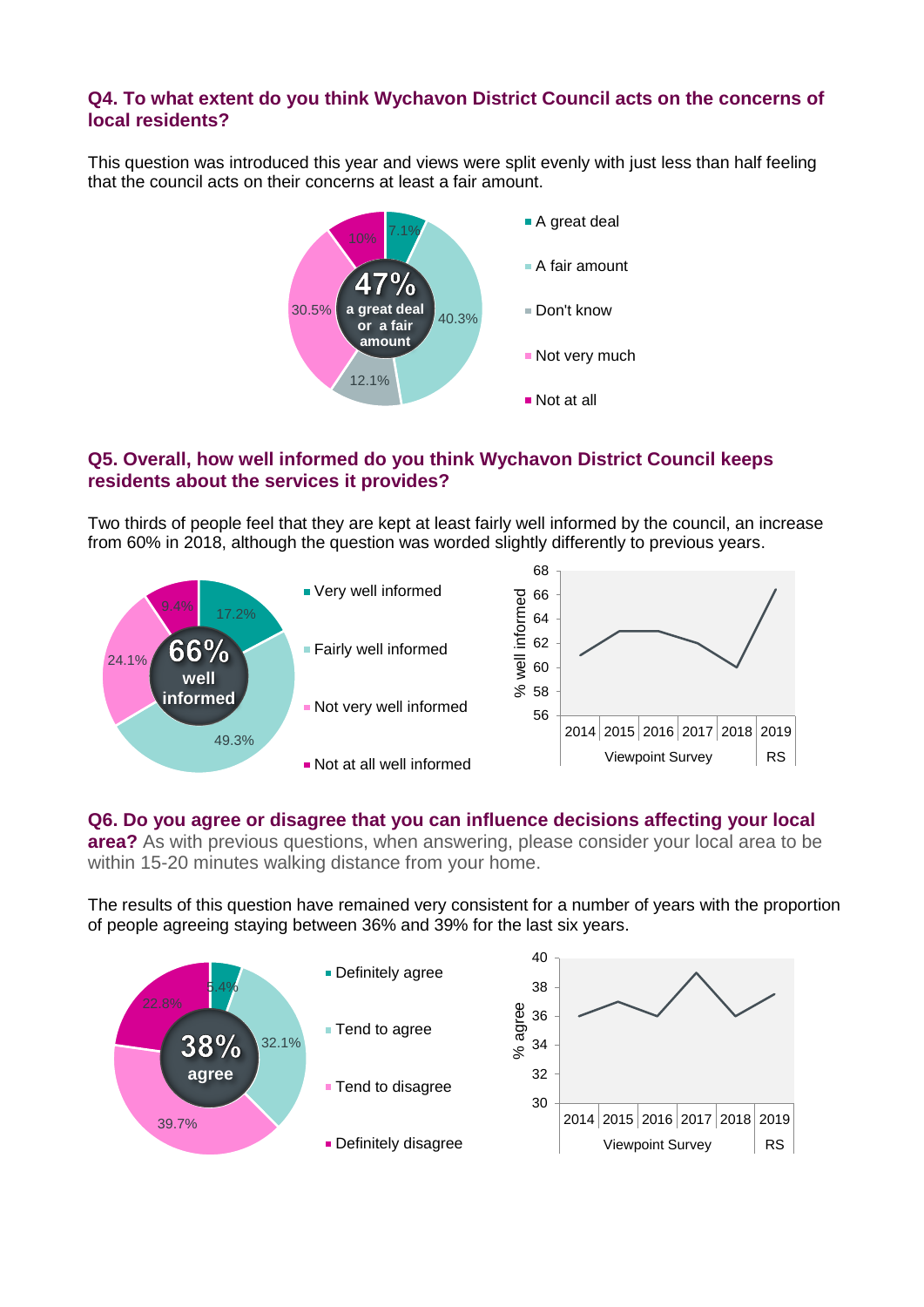# **If you don't feel you can influence decisions in your local area, why is this?**

55% of the 867 people that answered this question said that input received from residents is not taken into account (compared with 68% in 2018). 29% said they were unaware of any means of influencing decisions (compared to 18% in 2018). Of the remainder 6% said they were not able to take part in activities to influence (8% in 2018) and the remaining 11% gave their own 'other' reasons.

## **Q7. How strongly do you feel you belong to your local area?**

74% of people feel that they belong to their local area, this is small decrease from 75% last year but the figure has remained within three percentage points for the past six years.



# **Respect, consideration and community safety**

# **Q10/11. How safe or unsafe do you feel when outside in your local area?**

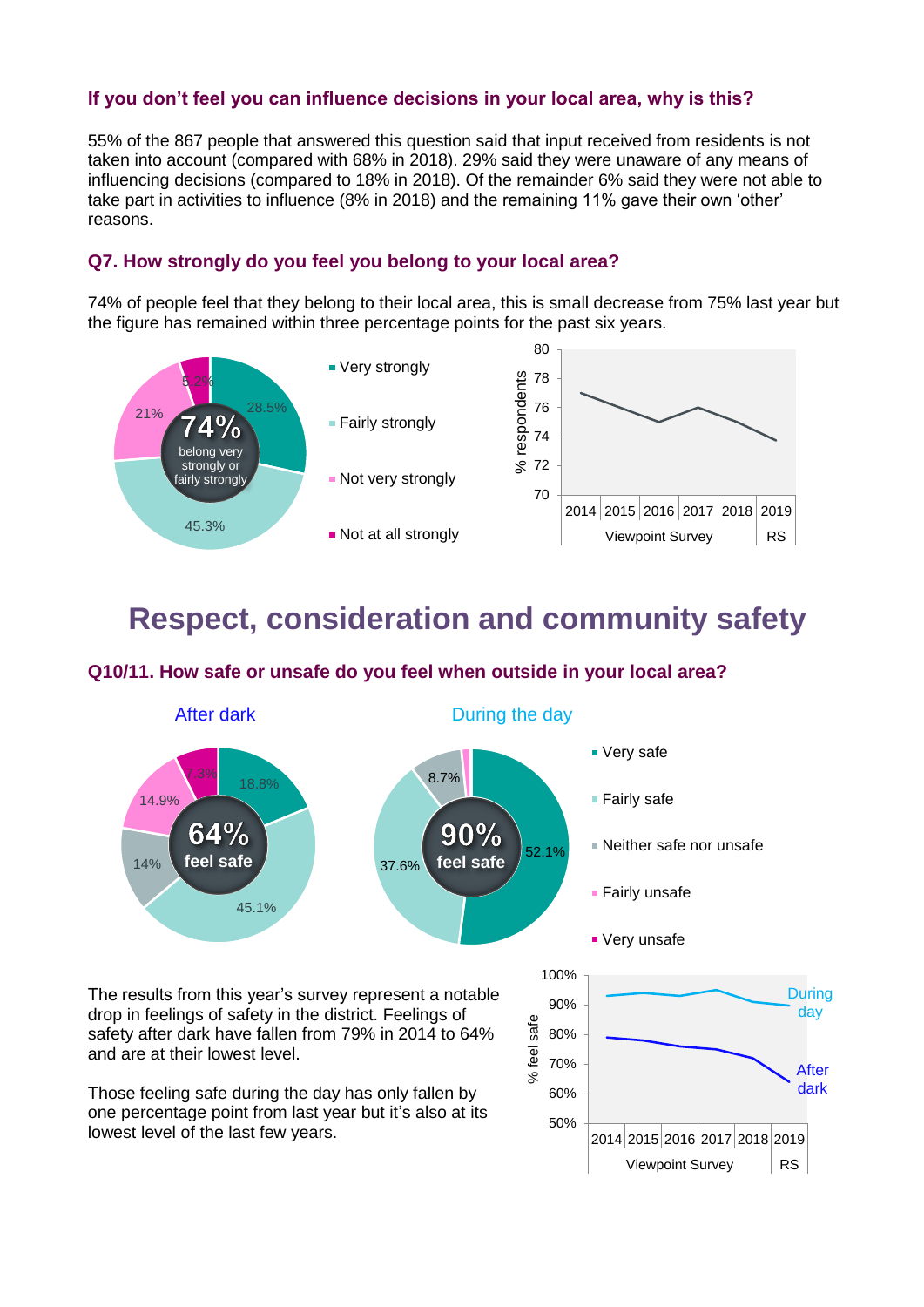## **Q12. To what extent do you agree or disagree that your local area is a place where people from different backgrounds get on well together?**

There was a drop of four percentage points for those that agree with this statement, continuing a downward trend since 2016.



# **Q13. To what extent would you agree or disagree that people in this local area pull together to improve things?**

This question was introduced this year and views were split evenly with just under half feeling that the council acts on their concerns at least a fair amount.



# **Q14. Thinking about your local area, how much of a problem do you think each of the following are…**

| People using or dealing drugs                                                                | 19%       | 24%        | 29% | <b>27%</b>           |
|----------------------------------------------------------------------------------------------|-----------|------------|-----|----------------------|
| Rubbish or litter lying around                                                               | 10%       | 25%        | 44% | 21%                  |
| People not treating each other with respect<br>and consideration                             | 10%       | 21%        | 45% | 25%                  |
| Groups hanging around the streets                                                            | 12%       | 14%        | 36% | 38%                  |
| Vandalism, graffiti and other deliberate<br>damage to property or vehicles                   | 8%<br>17% |            | 44% | <b>30%</b>           |
| People being drunk or rowdy in public places                                                 | 14%<br>7% |            | 43% | 36%                  |
| Noisy neighbours or loud parties                                                             | 7%        | 46%        |     | 44%                  |
|                                                                                              | $0\%$     | 20%<br>40% | 60% | 80%<br>100%          |
| A very big problem $\blacksquare$ A fairly big problem $\blacksquare$ Not a very big problem |           |            |     | Not a problem at all |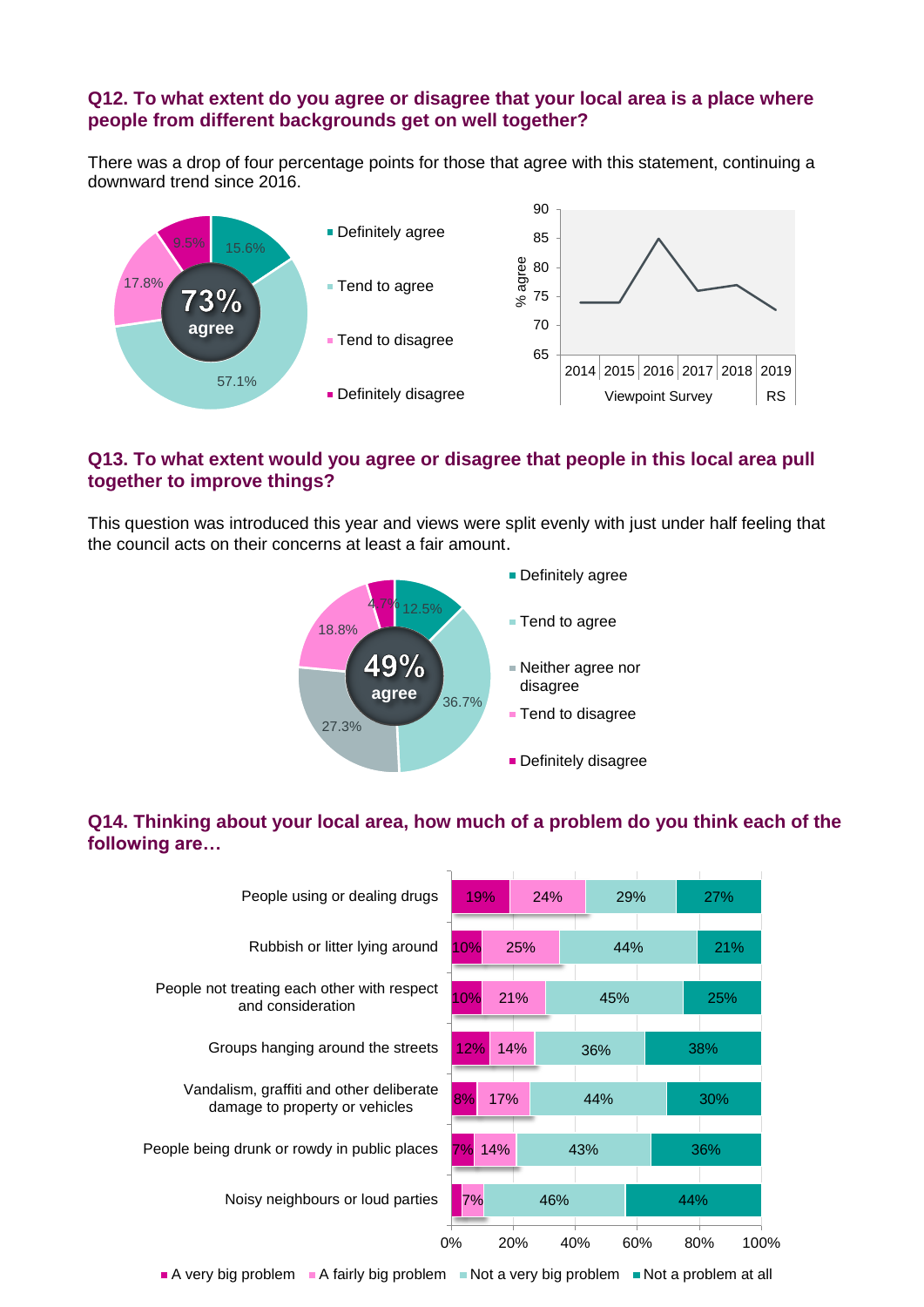For most of these things, the proportion of people considering them to be a problem is higher than in previous years, people using or dealing drugs in particular has risen from just 14% in 2014 to 43% this year. Noisy neighbours or loud parties is the only area seen as less of a problem now than at any time in the last few years.



#### **Q15/16. Thinking generally, which of the things below would you say are the most important in making somewhere a good place to live and which would you say most need improving?** Please tick up to five boxes only.

|                                                   | <b>Most</b><br><i><b>important</b></i> | Most needs<br>improving |
|---------------------------------------------------|----------------------------------------|-------------------------|
| The level of crime                                | 48.6%                                  | 21.2%                   |
| Health services including mental health provision | 47.6%                                  | 29.6%                   |
| The level of traffic congestion                   | 33.1%                                  | 43.9%                   |
| Affordable decent housing                         | 31.0%                                  | 24.6%                   |
| Clean streets                                     | 30.8%                                  | 16.5%                   |
| Access to nature                                  | 27.5%                                  | 7.1%                    |
| Parks and open spaces                             | 27.4%                                  | 7.7%                    |
| Access to support services                        | 25.0%                                  | 17.7%                   |
| Public transport                                  | 23.7%                                  | 34.1%                   |
| Road and pavement repairs                         | 22.6%                                  | 37.0%                   |
| <b>Education provision</b>                        | 22.3%                                  | 6.5%                    |
| Sense of community and commnity activities        | 20.6%                                  | 15.0%                   |
| Activities for teenagers                          | 19.6%                                  | 33.9%                   |
| Job prospects                                     | 18.3%                                  | 13.8%                   |
| Shopping facilities                               | 16.2%                                  | 20.2%                   |
| Cultural sports and leisure facilities            | 15.7%                                  | 8.9%                    |
| Activities for younger children                   | 9.3%                                   | 12.2%                   |
| Flood protection                                  | 8.6%                                   | 7.0%                    |
| Activities for older people                       | 8.1%                                   | 11.5%                   |
| The level of pollution                            | 7.2%                                   | 6.9%                    |
| Other                                             | 6.7%                                   | 7.6%                    |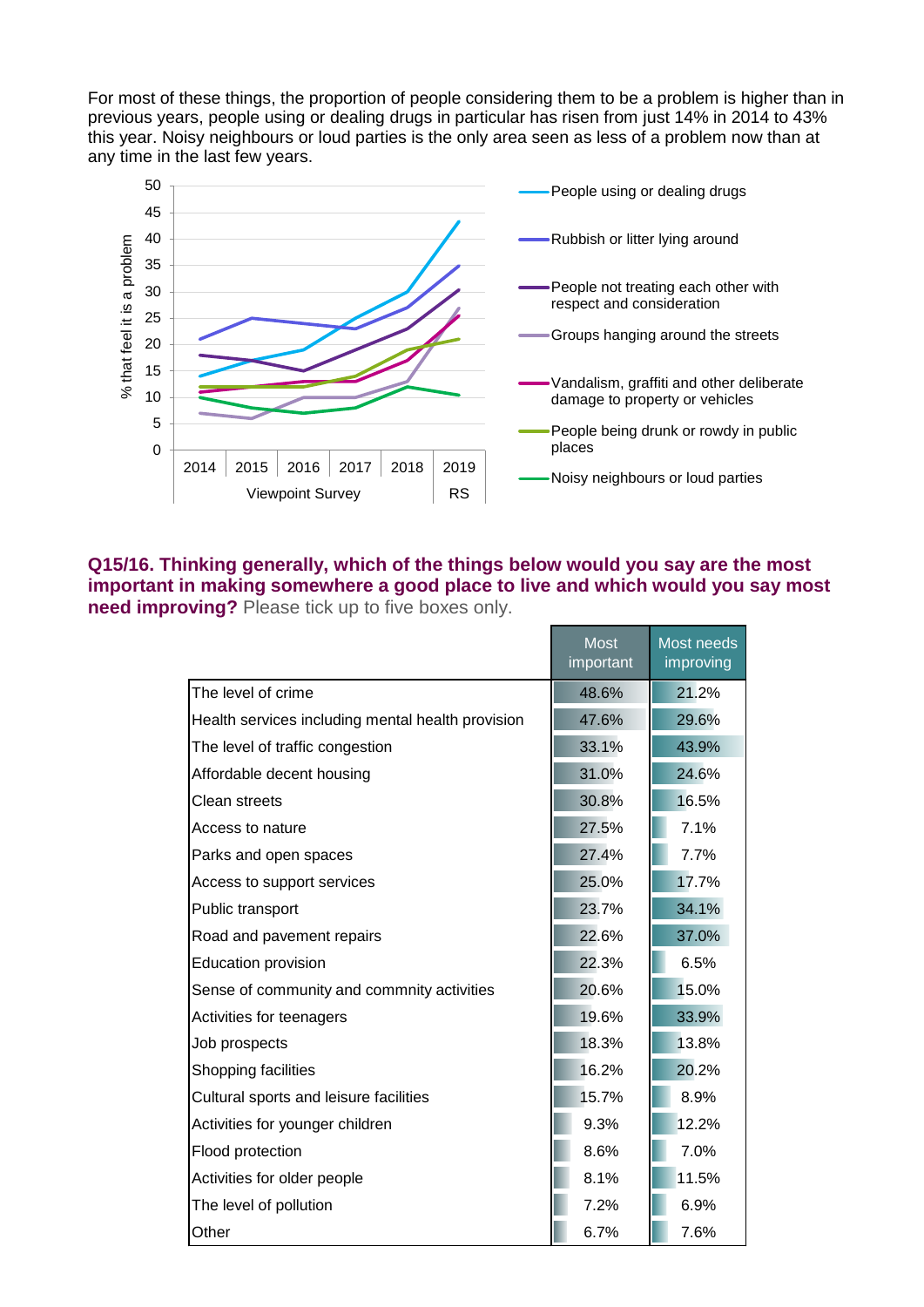Both the level of crime and health services were chosen by almost half of all people as one of their top five most important factors and were clearly the two most popular choices.

The level of crime has replaced health services as the most important factor reversing the position of the last few years. It is also notable that the level of traffic congestion has continued to climb and is now ranked as third most in need of improvement.

# **Top five most important**

|                                                   | %    | Rank | 2018 | 2017 | 2016 | 2015 | 2014 |
|---------------------------------------------------|------|------|------|------|------|------|------|
| The level of crime                                | 48.6 |      |      |      | 2    |      |      |
| Health services including mental health provision | 47.6 | 2    |      |      |      |      |      |
| The level of traffic congestion                   | 33.1 | 3    | 8    | 6    |      | 10   | 12   |
| Affordable decent housing                         | 31.1 | 4    | 3    |      | 4    |      |      |
| <b>Clean streets</b>                              | 30.8 | 5    |      | 8    | 6    |      |      |

For things that most need improving, traffic congestion has remained the most popular answer. Public transport has climbed to third slight ahead of activities fro teenagers which has continued it's upward trend since 2016.

#### **Top five most in need of improvement**

|                                                   | %    | Rank | 2018 | 2017 | 2016 | 2015 | 2014 |
|---------------------------------------------------|------|------|------|------|------|------|------|
| The level of traffic congestion                   | 43.9 |      |      |      | 2    |      | 4    |
| Road and pavement repairs                         | 37   | ≘    |      |      |      |      |      |
| Public transport                                  | 34.1 | 3    |      | 3    | 3    | n    | 2    |
| Activities for teenagers                          | 33.9 | 4    | 5    | 5    | 6    |      | 3    |
| Health services including mental health provision | 29.6 | 5    | 3    | 4    | 5    |      |      |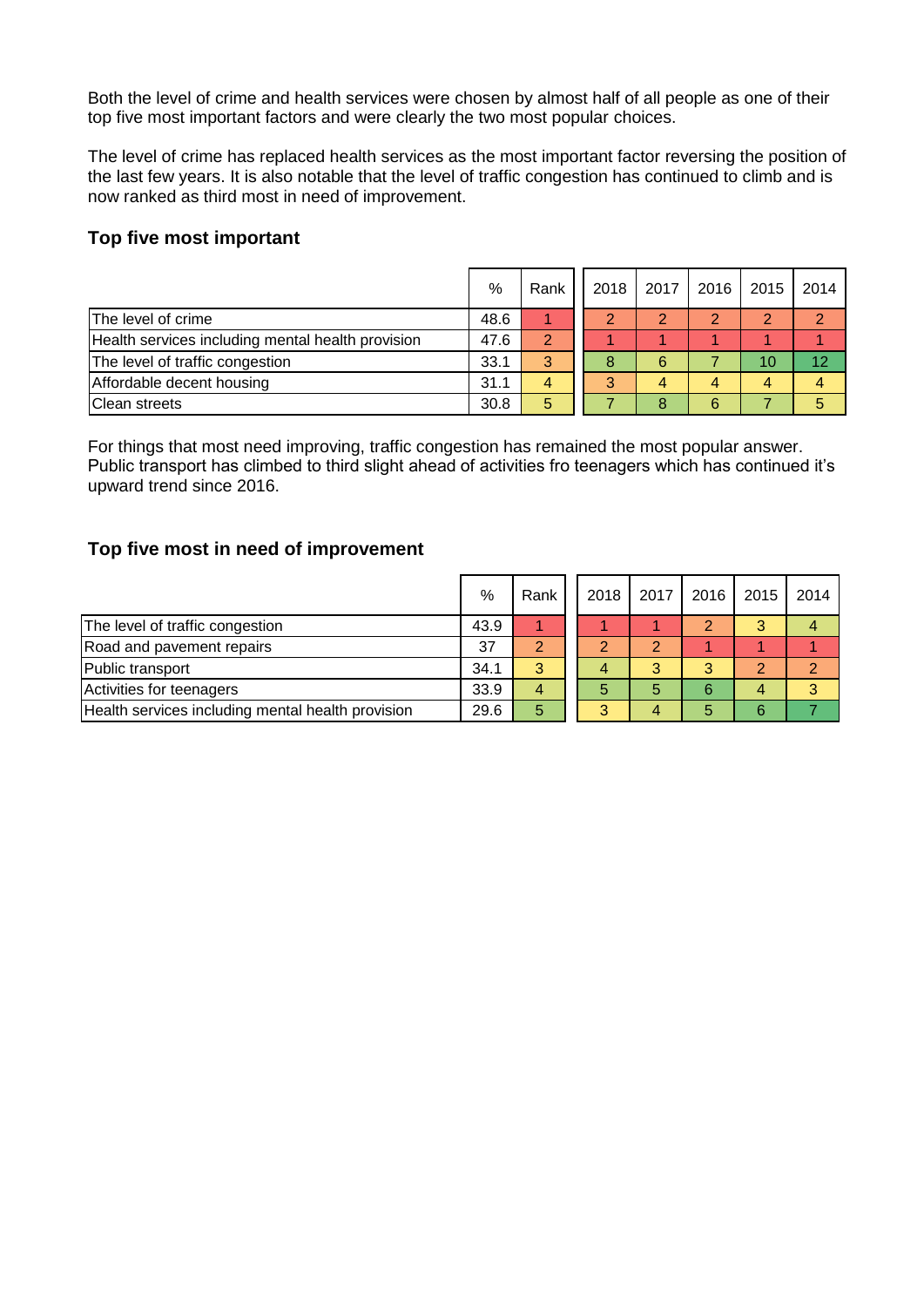# **Your priorities for us**

**Q17. Where do you want us to focus most in the next four years?** Please select up to five.

|                                           | Chosen in top<br>five | Chosen as<br>top priority |
|-------------------------------------------|-----------------------|---------------------------|
| Traffic congestion                        | 44.4%                 | 22.0%                     |
| Crime and feeling safe                    | 41.1%                 | 12.5%                     |
| Community and public transport            | 28.2%                 | 5.5%                      |
| Litter, fly tipping and street cleaning   | 27.0%                 | 3.2%                      |
| Waste minimisation and recycling          | 24.5%                 | 3.7%                      |
| Climate change impacts / carbon emissions | 23.8%                 | 8.2%                      |
| Transforming town centres                 | 23.6%                 | 4.8%                      |
| Affordable homes                          | 23.0%                 | 7.2%                      |
| Supporting residents who are most in need | 22.5%                 | 1.9%                      |
| Health and wellbeing                      | 22.5%                 | 5.1%                      |
| Green spaces and wildlife                 | 22.0%                 | 3.4%                      |
| Activities for children and young people  | 19.5%                 | 7.8%                      |
| Cycling and walking                       | 14.2%                 | 1.5%                      |
| Homelessness and rough sleeping           | 13.5%                 | 1.9%                      |
| Supprting older people                    | 12.4%                 | 3.8%                      |
| Well designed devlopments                 | 11.8%                 | 0.9%                      |
| New businesses and new jobs               | 11.4%                 | 1.5%                      |
| Skills, training and apprenticeships      | 7.6%                  | 0.7%                      |
| Flood protection                          | 7.1%                  | 1.8%                      |
| Sports and leisure facilities             | 6.7%                  | 0.2%                      |
| <b>Business support</b>                   | 5.4%                  | 1.1%                      |
| Community and voluntary groups            | 4.9%                  | 0.6%                      |
| Cultural and arts activities              | 4.6%                  | 0.5%                      |
| Visitor experiences / tourism             | 3.8%                  | 0.1%                      |

Respondents were asked to choose up to five options and then asked which of these options their top priority was.

Traffic congestion and crime and feeling safe were the most popular choices for both parts of the question, however some choices such as climate change, affordable homes and activities for children were more likely to be chosen as a top priority than other areas more popular overall.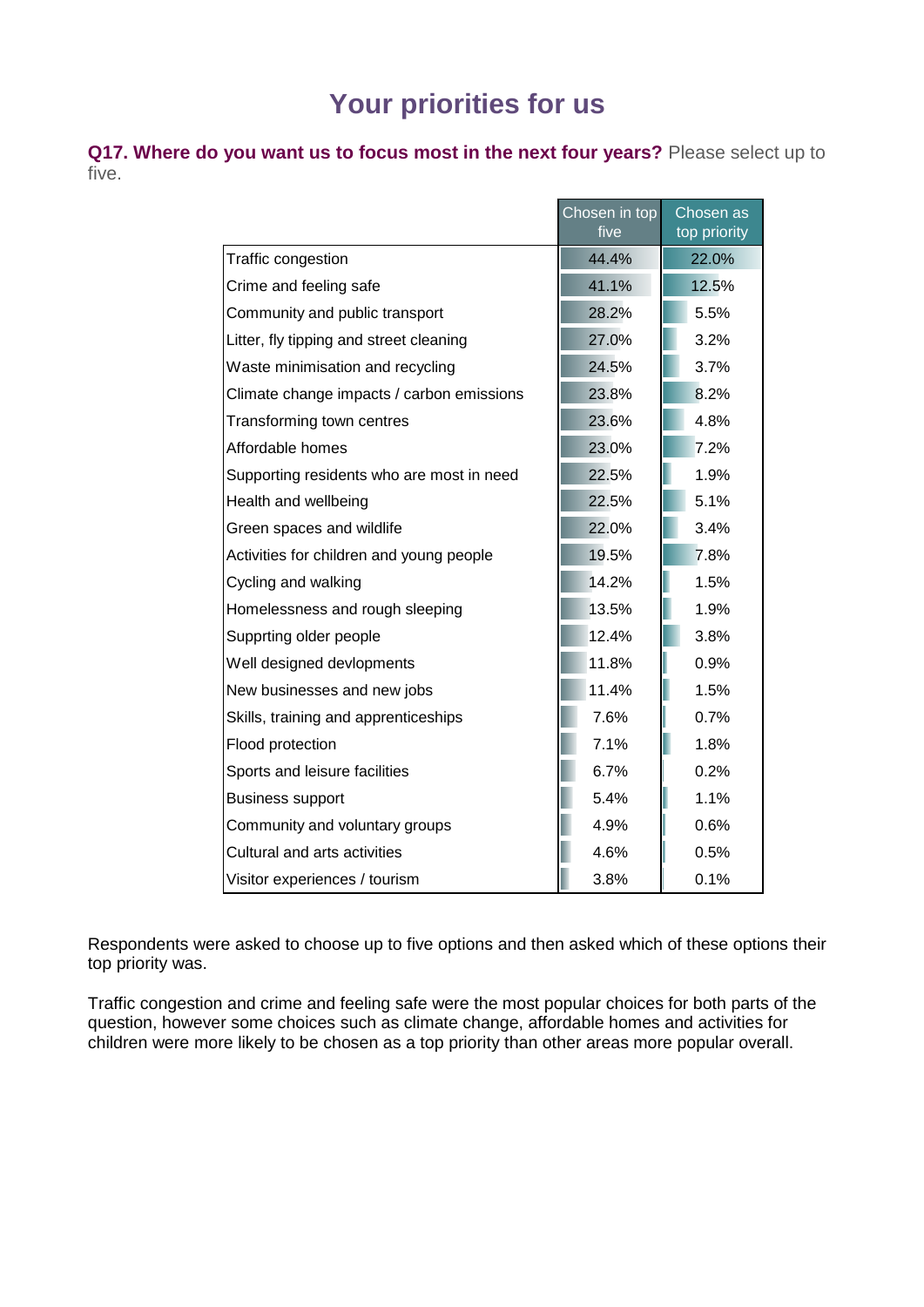#### **Q18. Tell us one specific thing you would most like us to achieve over the next four**

**years** (in no more than 25 words). This may relate to one of the priorities you have already selected for us or be something different.

There were 853 responses to this question and the word cloud below gives an indication of the answers that were given.



#### **Q19/20 How satisfied or dissatisfied are you with each of the following services provided or supported by Wychavon District Council?**



The response categories were changed for this question so accurate comparisons with previous Viewpoint surveys are not possible. The 2019 results will provide a new baseline for future years.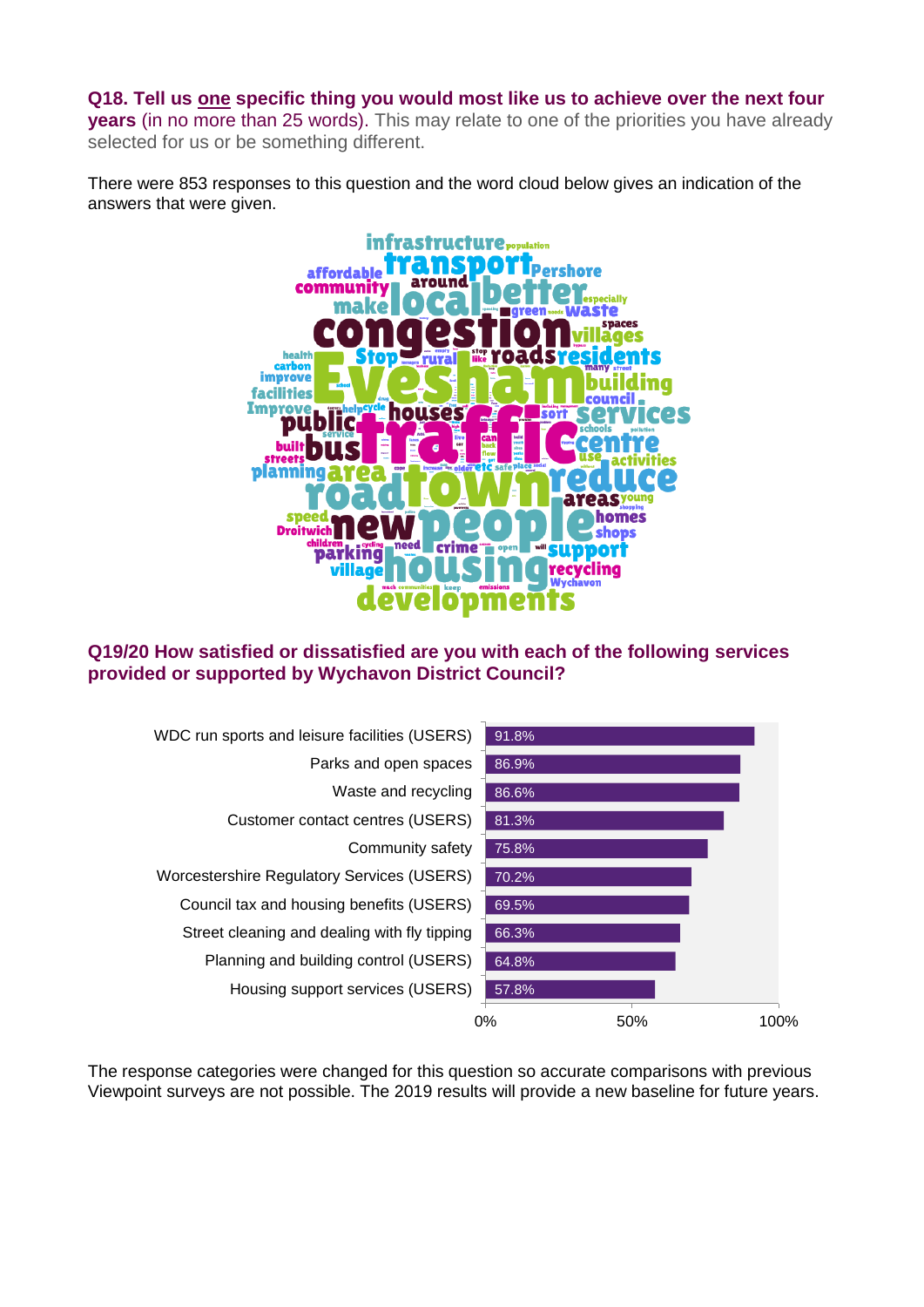# **Q21. How do you rate Wychavon District Council?**

Although slightly lower than the first two years this question was introduced there has been a small increase since last year despite the increase in number of respondents and change in demographics.



**Helping out**

#### **Q22. Do you currently volunteer some time to work with others for a community group, local charity or in some other way in your area?**

This was a new question this year and a simplified version of the one used in the Viewpoint surveys and will provide a new baseline.



**Q24. Do you look after or give any help or support to family members, friends, neighbours or others because of long term physical or mental ill heath or any other condition?** Please do not count anything you do as part of your paid employment.



This was also a new question, simplified from the one used in Viewpoint to incorporating all conditions together.